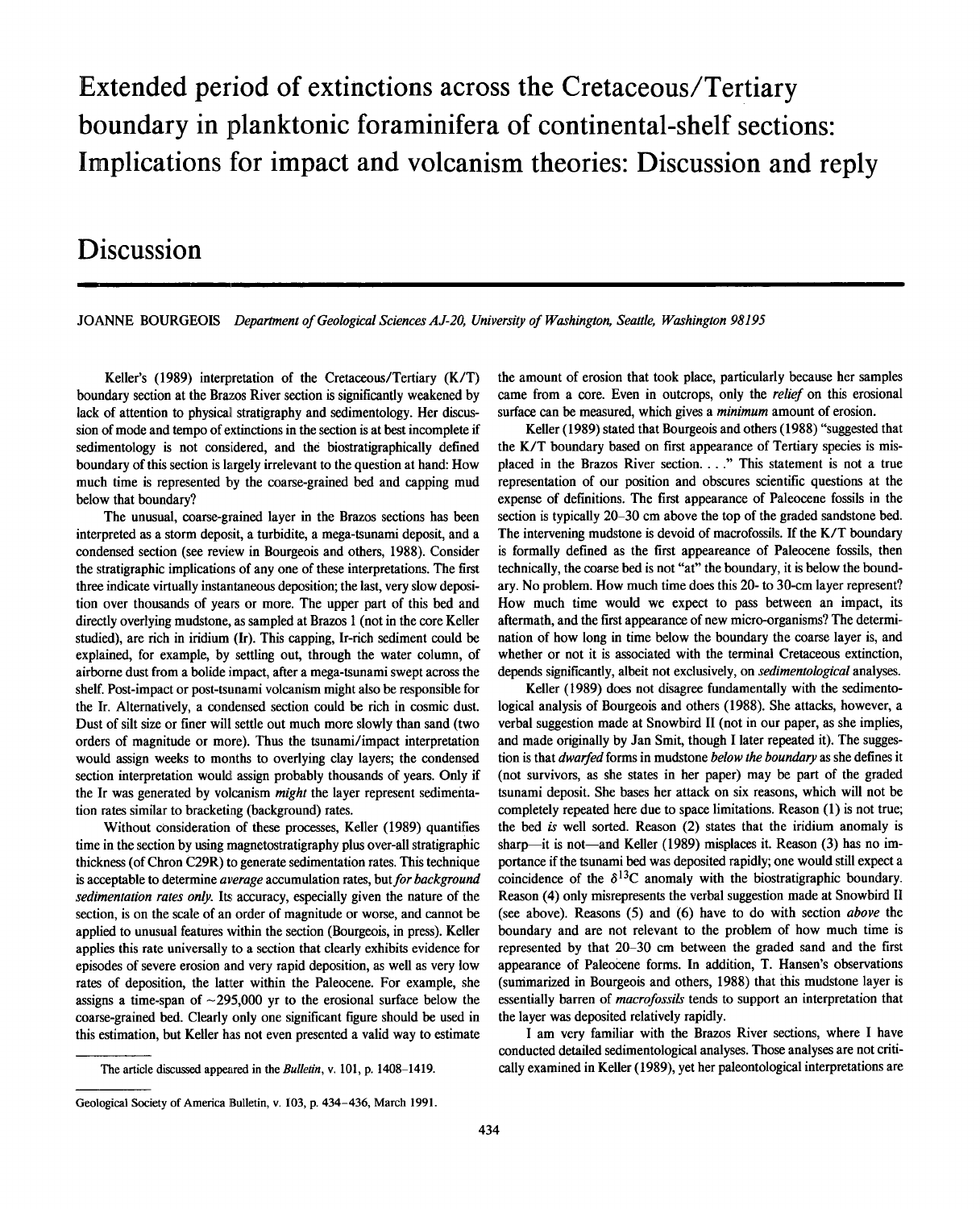seriously affected by those analyses. Keller's paper is a good illustration of REFERENCES CITED the danger of using one technique, in this case biostratigraphy, without consideration of sedimentology and physical stratigraphy, to answer significant questions about the nature of the K/T boundary.

### ACKNOWLEDGMENTS

I thank Thor Hansen, as well as members of the University of Washington soft-rock discussion group, especially Ken MacLeod and Rob Thomas, for their insights and input.

## **Reply**

- Bourgeois, J., in press, Boundaries: A stratigraphie and sedimentologic perspective, *in* Sharpton, V., and Ward, P. D., eds., Proceedings of the Conference on Global Catastrophes in Earth History: Geological Society of America Special Paper 247.
- Bourgeois, J., Hansen, T. A., Wiberg, P. L., and Kauffman, E. G., 1988, A tsunami deposit at the Cretaceous-Tertiary boundary in Texas: Science, v. 241, p. 567-570.
- Keller, G., 1989, Extended period of extinctions across the Cretaceous/Tertiary boundary in planktonic foraminifera of continental-shelf sections: Implications for impact and volcanism theories: Geological Society of America Bulletin v. 101, p. 1408-1419.

MANUSCRIPT RECEIVED BY THE SOCIETY FEBRUARY 20,199 0 MANUSCRIPT ACCEPTED MAY 16, 1990

GERTA KELLER *Department of Geological and Geophysical Sciences, Princeton University, Princeton, New Jersey 08544* 

Bourgeois' critique is predicated on the assumption that an impactgenerated tsunami bed at the K/T boundary at Brazos River, Texas, is a fact rather than an interpretation. For instance, with regard to our disagreement in placement of the K/T boundary, she states: "No problem... How much time would we expect to pass between an impact, its aftermath, and the first appearance of new micro-organisms?" She then argues that the amount of time is significantly determined by *sedimentological* analysis (her emphasis) and that the "biostratigraphically defined boundary of this section is largely irrelevant to the question at hand." Despite this dismissal of biostratigraphic data, her two major objections to Keller's paper are (1) the placement of the K/T boundary and (2) determination of average sediment-accumulation rates. In addition, she specifically criticizes the illustration of the Brazos-core section in Keller's (1989b) survey paper as inappropriate because Ir analysis was done only at the Brazos-1 section, but she ignores the fact that Keller (1989a) earlier published a detailed faunal analysis of three Brazos sections, including Brazos-1 where the Ir profile was discussed. In the survey paper, Keller (1989b) chose the Brazos-Core as a representative Brazos section because the cored section has a more extended stratigraphic record and is completely comparable in its faunal sequence to Brazos-1 and Brazos-CM (Cottonmouth Creek). In the following, I will address these two major objections.

(1) Bourgeois' critique of Keller's placement of the K/T boundary in the Brazos River sections places major emphasis on the position of the uppermost Ir anomaly as a determining criterion for this boundary. Although the Ir profile of this section is very interesting with its multiple peaks (2 or 3 peaks; Ganapathy and others, 1981; Asaro and others, 1982; Hildebrand and Boynton, 1988), its interpretation is not unequivocal. Such anomalous Ir distributions may imply post-depositional alteration and transport of iridium, multiple impact events, or marine flooding surfaces (Donovan and others, 1988). Even experts apparently do not place much trust in the Brazos River iridium distribution (for example, when asked of his assessment, Frank Asaro publicly called the Brazos-1 iridium data "rubbish" at the Snowbird II Meeting in 1988). Correlating the multiple Ir peak profiles of Ganapathy and others (1981), Asaro and others (1982), and Hildebrand and Boynton (1988) to outcrop samples collected at different times and locations from those collected and studied by Hansen and others (1987), Bourgeois and others (1988) and Keller (1989a, 1989b; Hansen provided samples for Keller's study) compounds the problem because of lateral variability in the thickness of the lithologic units. Jiang and Gartner (1986, p. 234) observed that the Brazos River outcrop is laterally variable even at a distance of 1 m, and the variability and change in thickness vary both downstream and upstream over a distance of 1.5 km. The precise relationship of the Ir peaks to the microfossil datum events can thus be determined only in paired samples. Moreover, the Ir anomaly at Brazos-1 or in any other K/T boundary section does not define the K/T boundary, but it serves as a supplementary geochemical criterion similar to the  $\delta^{13}$ C shift, the increase in TOC, and the thin rusty red layer found at the base of the boundary clay, all of which are found in the most complete K/T boundary sections. In the Brazos-1 section, there appears to be a coincidence of these geochemical signatures with the first occurrence of Tertiary species, which strongly indicates a correlative stratigraphic interval to the K/T boundary elsewhere.

The only Brazos River study of microfossils and Ir analyses in either paired samples or samples subsequently taken at the same location was presented by Ganapathy and others (1981) and subsequently by Jiang and Gartner (1986). Their assessment of the K/T boundary based on the first appearance of Tertiary species in relationship to lithology and the iridium distribution therefore seems the most accurate to date. Keller interpreted her placement of the uppermost Ir peak after many discussions with both Gartner and Hansen, who do not agree on this issue. In this controversy, it is instructive to compare the lithologic description of the "tsunami" complex given by Bourgeois (in Bourgeois and others, 1988) with that of Jiang and Gartner (1986, p. 234). Both authors agree that an irregular scoured surface (hiatus of Keller, 1989a, 1989b) is overlain by a coarse glauconitic sand of variable thickness; a dense, hard, rippled calcareous sandstone; a 2 to 3-cm-thick layer of soft, light gray, sandy clay or mudstone; and capped by a 10-cm-thick, light gray, micritic chalk.

Above this micritic chalk, Bourgeois and others' lithologic description diverges from that of Jiang and Gartner (1986). A 10-cm-thick claystone (unit G) above the micritic chalk was interpreted as an impact fallout layer by Bourgeois and others (1988), followed by a 5-cm-thick, sandy bed. In contrast, Jiang and Gartner (1986) did not observe this sandy bed, but Gartner (1990, personal commun.) observed that some discontinuous sandy lenses are present. With regard to the lithologic placement of the K/T boundary, Jiang and Gartner (1986, p. 234) observed, "approximately 15-17 cm above the chalk is an inconspicuous, thin, clayey bed, which probably marks the precise position of the Cretaceous/Tertiary boundary." Gartner (1990, personal commun.) described this layer as a